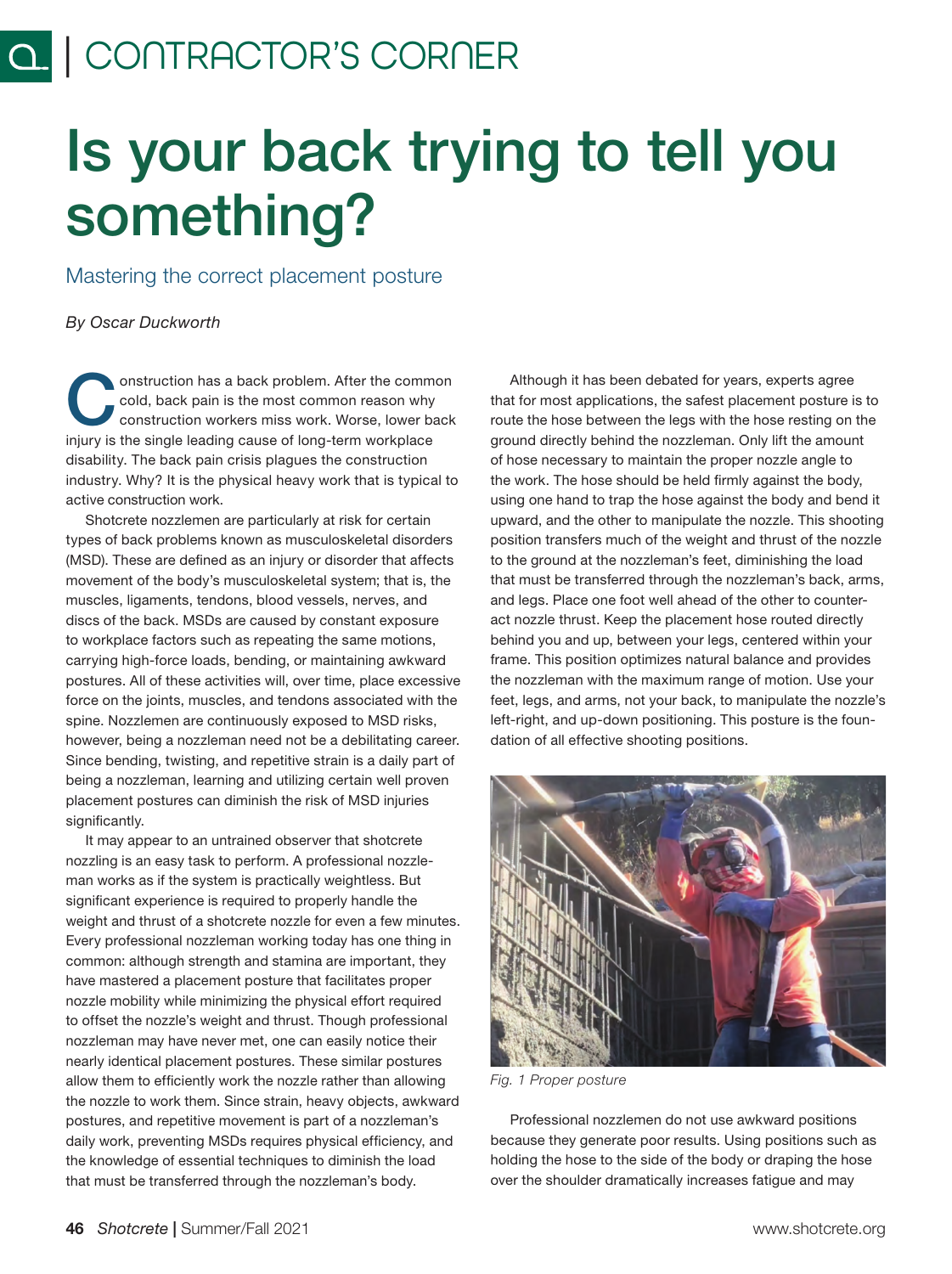## ¿Esta tu espalda tratando de decirte algo?

Dominando la postura de colocación correcta

*Por Oscar Duckworth*

a construcción tiene un problema de espalda.<br>Después del resfriado común, el dolor de espa<br>es la causa más común por qué los trabajador Después del resfriado común, el dolor de espalda es la causa más común por qué los trabajadores de la construcción faltan al trabajo. Peor aún, la lesión en la espalda baja es la principal causa de incapacidad a largo plazo en el lugar de trabajo. La crisis del dolor de espalda afecta a la industria de la construcción. ¿Por qué? por el trabajo físico pesado que es típico de la construcción.

El lanzador de concreto está en riegos de ciertos tipos de lesiones en la espalda conocido como trastornos musculoesqueléticos. Se definen como una lesión o trastorno que afecta el movimiento del sistema musculoesquelético del cuerpo, es decir, los músculos, ligamentos, tendones, vasos sanguíneos, nervios y discos de la espalda. Los trastornos musculoesqueléticos se deben a una exposición constante a factores del lugar de trabajo, como la repetición de movimientos, la carga de objetos pesados, la flexión o el mantenimiento de posturas incómodas. Todas estas actividades, con el tiempo, colocarán una fuerza excesiva en las articulaciones, músculos y tendones asociados con la columna vertebral. El lanzador está continuamente expuesto a los riesgos de los trastornos musculoesqueléticos, sin embargo, ser un lanzador no debe ser una profesión debilitante. Debido a que doblar, torcer, y la tensión repetitiva es parte diaria de ser un lanzador, aprender y utilizar ciertas posturas de la colocación comprobadas pueden disminuir el riesgo de lesiones de espalda significativamente.

Puede parecer a un observador no entrenado que el lanzado de concreto es una tarea fácil de realizar. Un lanzador profesional hace ver como si el sistema de colocación no pesara. Pero se requiere una experiencia significativa para manejar correctamente el peso y el empuje de una boquilla de concreto, aunque sea por unos minutos. Los lanzadores profesionales de hoy tienen una cosa en común: aunque la presión y el empuje son importantes, han dominado una postura de colocación que facilita la movilidad adecuada de la boquilla al tiempo que minimiza el esfuerzo físico necesario para compensar el peso y el empuje de la boquilla. Aunque el lanzador profesional puede no haber conocido a otro lanzador anteriormente, uno puede notar fácilmente sus posturas casi idénticas de la colocación. Estas posturas similares les permiten trabajar con eficacia la boquilla en lugar de permitir que la boquilla los trabaje a ellos. Dado que la tensión, los objetos pesados, las posturas incómo-

das y el movimiento repetitivo forman parte del trabajo diario de un lanzador, la prevención de las lesiones de espalda requiere eficiencia física y el conocimiento de técnicas esenciales para disminuir la carga que se transfiere a través del cuerpo del lanzador.

Aunque se ha debatido durante años, los expertos coinciden en que, para la mayoría de las aplicaciones, la postura de colocación más segura es sostener la manguera entre las piernas apoyándola al suelo directamente detrás del lanzador. Elevar sólo la cantidad de manguera necesaria para mantener el ángulo de boquilla adecuado para la colocación. La manguera debe sujetarse firmemente contra el cuerpo, utilizando una mano y doblarla hacia arriba, y la otra mano para manipular la boquilla. Esta posición de lanzado transfiere gran parte del peso y empuje de la boquilla al suelo a los pies del lanzador, disminuyendo la carga que debe transferirse a través de la espalda, los brazos y las piernas. Coloca un pie delante del otro para contrarrestar el empuje de la boquilla. Mantenga la manguera de colocación directamente detrás de usted y súbela, entre sus piernas, centrada dentro de su marco. Esta posición optimiza el equilibrio natural y proporciona al lanzador el máximo rango de movimiento. Utilice los pies, piernas y brazos, no la espalda, para manipular la posición izquierdaderecha y arriba-abajo de la boquilla. Esta postura es la base de todas las posiciones de colocación efectivas.



*Fig. 1 Postura correcta*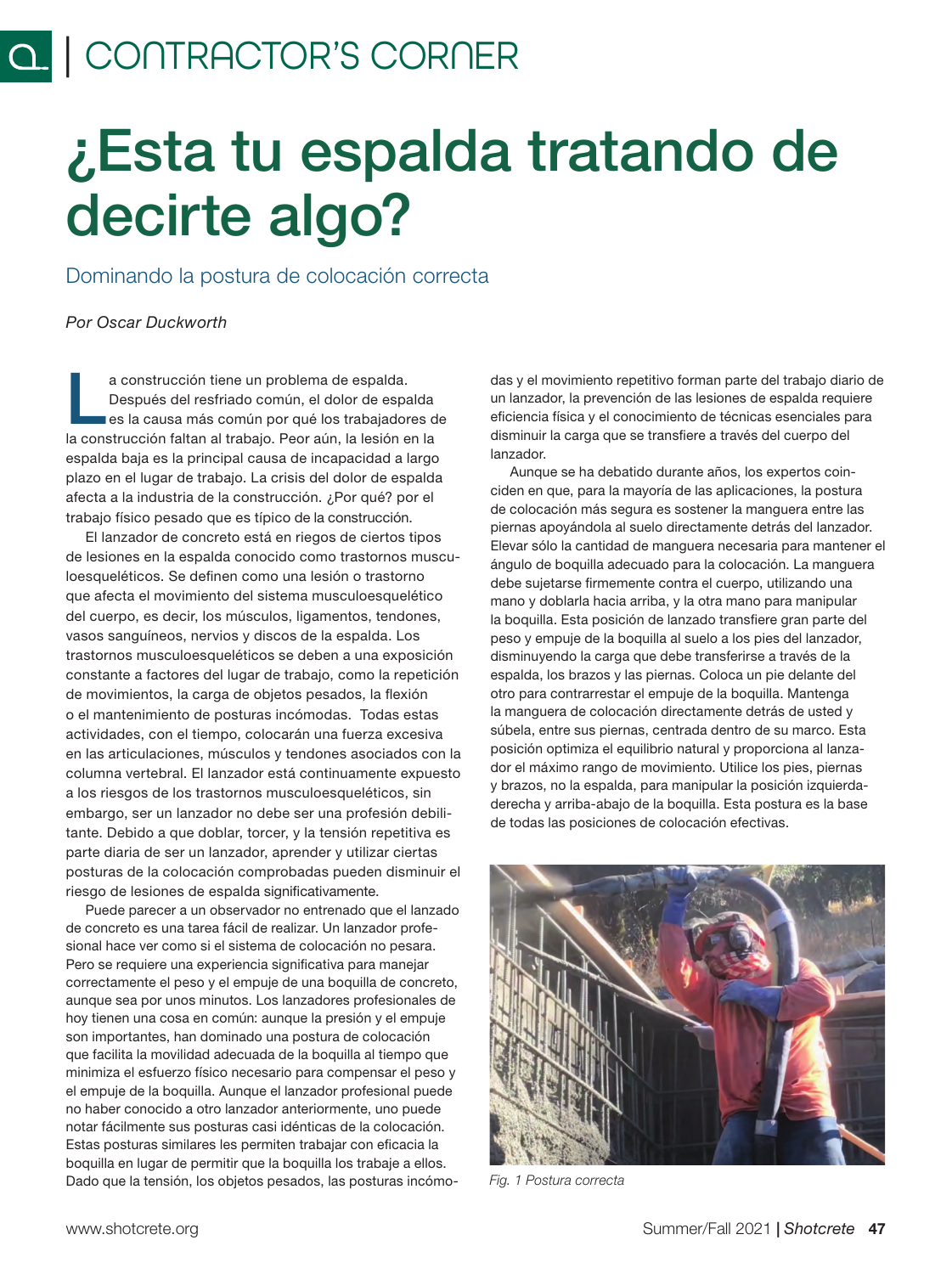lead to an MSD injury. A nozzle held from the side or over the shoulder limits the nozzle's range of movement and overall placement precision. Worse, over the shoulder and from the side shooting positions transfer the system's full weight and thrust as an off-center load through the nozzleman's spine. Pump surges produce strong twisting forces that must be continuously counteracted by muscles within the nozzleman's back, hips, and upper body. Since the hips and shoulders are not oriented squarely to the load, the body's natural leverage is diminished. In the event of an unexpected surge or blockage, these imbalanced positions increase the risk of injury to the nozzleman and other workers should the nozzleman lose control of the nozzle. Hunching must be avoided while operating the nozzle since it excessively strains the large lower back muscles. When shooting low areas, bending should occur at the knees, not the back.

#### THE TIP HOSE MUST BE SUFFICIENTLY RIGID

Placement system choices matter to a professional nozzleman. The tip hose — the hose that must be held by the nozzleman, plays an important, but often overlooked role. Veteran nozzlemen know that selecting the correct tip hose dramatically impacts the load and thrust that is transferred through the nozzleman's body. Tip hoses MUST be sufficiently rigid to resist kinking or collapsing during placement. Over time, placement system hoses soften from wear and continuous bending. Older, worn hoses lose their rigidity and can kink easily. Worn, soft, "doughy" hoses should never be used as the tip hose. Many nozzlemen prefer a steel braided tip hose while others use the lighter (but similarly rated) braided fabric hoses for their flexibility or "feel."

Study the photographs in Fig.2a and 2b.



*Fig. 2b Note clamping of the tip hose with arm.*



Fig. 2a The hose is placed on the ground and arced upward *by the nozzleman's legs. The tip hose must be sufficiently rigid to continue its upward arc*

The nozzleman's left hand pins the hose against his body and maintains the hose's upward curvature. The nozzleman's right hand appears to hold the entire hose up but is actually pulling downward to both bend the hose and counteract nozzle thrust. Nozzlemen working in this position are NOT actually lifting the hose. Rather, they are bending it upward against their body and manipulating a hose that is primarily supported by its own rigidity and thrust. Conversely, working with a soft hose will feel as if it is constructed from heavy chains since the hose's full weight and thrust must be supported by nozzleman's body rather than through the rigidity of the hose. To be sure, the nozzle and hose is awkward and heavy. However, utilizing well proven shooting postures can dramatically diminish the required effort for placement.

Maintaining the proper shooting posture is reliant on properly sized equipment operating at the correct speed. Placement systems and nozzles 1 ½ and 2 in. (38 and 50 mm) are correct for most wet-mix and dry-mix hand nozzle applications.

Any modern wet-mix pump can convey concrete far faster than a nozzleman can safely place it. There is a common misconception that the mark of a good nozzleman is how quickly they can place material. We have all seen social media displaying nozzlemen leaning at absurd angles to compensate for shooting too quickly.

Select a flow rate that feels right. Adjust the pump to generate a smooth, predictable nozzle stream, without excessive thrust. Excessive thrust generated from shooting too quickly diminishes accuracy and dramatically increases fatigue and the risk of an MSD injury. The mark of a master nozzleman is not how quickly he can place material—it is the precision with which the material is placed. The ideal flow rate balances placement precision with the nozzleman's safe physical capabilities.

Smooth shifts and a predictable flow of material are necessary to precisely control material placement. Slugging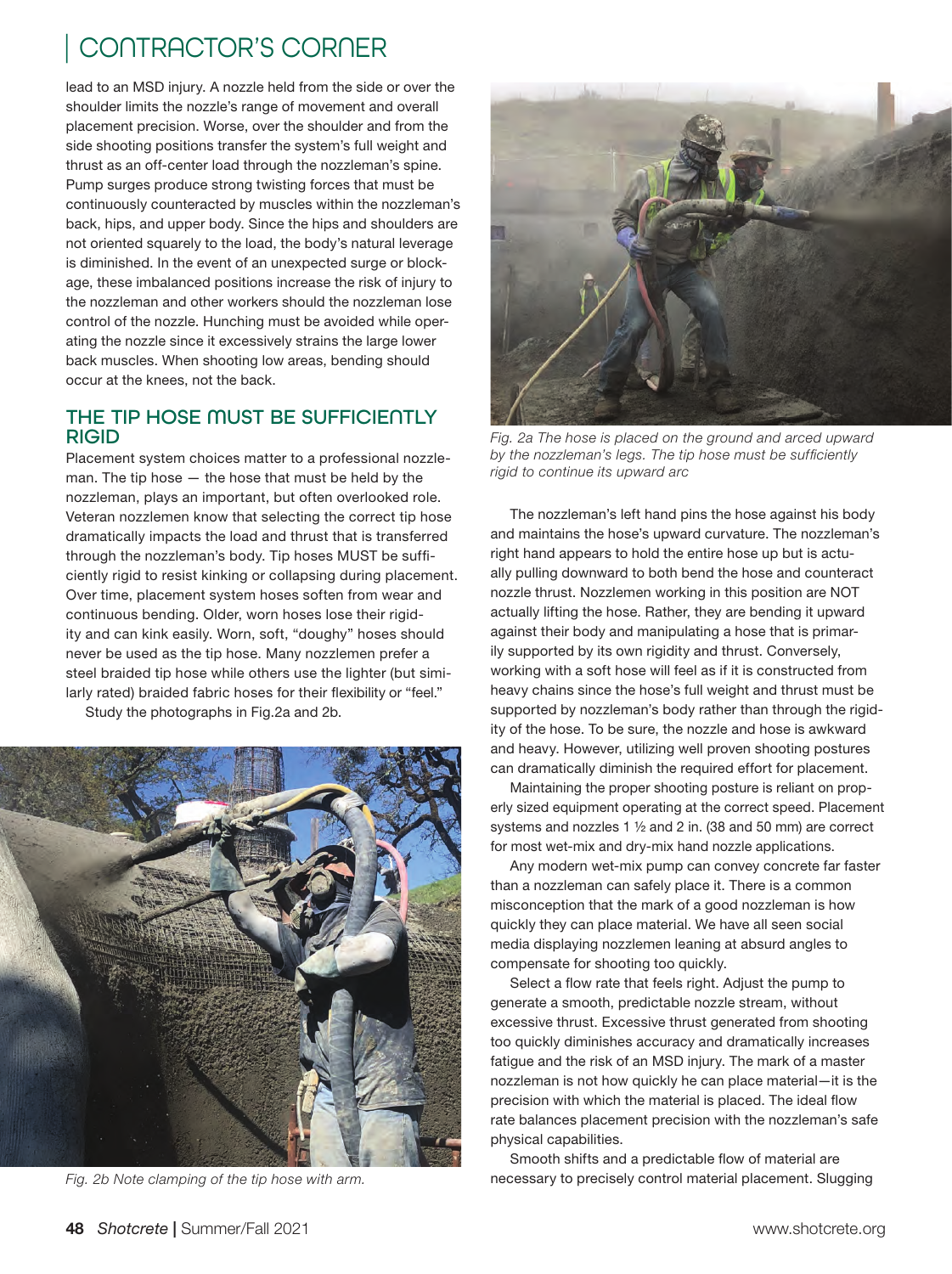Los lanzadores profesionales no utilizan posiciones incómodas porque generan resultados deficientes. El uso de posiciones tales como sujetar la manguera al costado del cuerpo o colocar la manguera sobre el hombro aumenta drásticamente la fatiga y puede provocar lesiones de espalda. Una boquilla sujetada de forma lateral o por encima del hombro limita el rango de movimiento de la boquilla y la precisión de la colocación general. Peor aún, sujetarla sobre el hombro y de forma lateral transfieren todo el peso y empuje del sistema como una carga excéntrica a través de la columna vertebral del lanzador. La presión de bombeo produce fuerzas de torsión que deben ser continuamente contrarrestadas por los músculos de la espalda, caderas y parte superior del cuerpo del lanzador. Dado que las caderas y los hombros no están alineados directamente con la carga, el apalancamiento natural del cuerpo disminuye. En el caso de una sobrecarga inesperada o un taponamiento, estas posiciones desequilibradas aumentan el riesgo de lesiones para el lanzador, y otros trabajadores en caso de que el lanzador pierda el control de la boquilla. Se debe evitar encorvarse mientras se opera la boquilla ya que tensa excesivamente los músculos grandes de la parte inferior de la espalda. Cuando se coloca el concreto en zonas bajas, se deben doblar en las rodillas, no la espalda.

La punta de la manguera DEBE ser lo suficientemente rígida La selección del sistema de colocación importa a un lanzador profesional. La manguera de la punta — la manguera que debe ser sujetada por el lanzador, juega un papel importante, pero a menudo pasado por alto. El lanzador veterano sabe que seleccionar la manguera de punta correcta afecta dramáticamente la carga y empuje que se transfiere a través del su cuerpo. Las mangueras de punta DEBEN ser lo suficientemente rígidas para resistir dobleces o colapsos durante la colocación. Con el tiempo, las mangueras del sistema de colocación se ablandan por el desgaste y la flexión continua. Las mangueras viejas y desgastadas pierden su rigidez y pueden doblarse fácilmente. Nunca se deben usar mangueras "suaves", blandas y desgastadas como manguera de la punta. Muchos lanzadores prefieren una manguera de punta trenzada de acero, mientras que otros usan mangueras de tela trenzada más ligeras (pero con un valor similar) para su flexibilidad o "sensación".

Estudia las fotografías en la Fig.2. 2a y 2 b



*Fig. 2b Nota sujeción de la manguera de la punta con brazo*



*Fig. 2a La manguera es colocada en el suelo y sujetada por las piernas del lanzador. La manguera de la punta debe ser lo suficientemente rígida para continuar con su arco ascendente*

La mano izquierda del lanzador mantiene la manguera contra su cuerpo y mantiene la curvatura hacia arriba de la manguera. La mano derecha del lanzador parece sostener toda la manguera hacia arriba, pero en realidad está jalando hacia abajo para doblar la manguera y contrarrestar el empuje de la boquilla. Los lanzadores que usan esta posición NO están levantando realmente la manguera. Más bien, lo están doblando hacia arriba contra su cuerpo y manipulando una manguera que se apoya principalmente por su propia rigidez y empuje. Por el contrario, trabajar con una manguera suave se sentirá como si estuviera construida con pesadas cadenas, ya que el peso y empuje completos de la manguera deben estar sostenidos por el cuerpo del lanzador en lugar de por la rigidez de la manguera. Sin duda, la boquilla y la manguera son incómodas y pesadas. Sin embargo, la utilización de posturas de colocación comprobadas puede disminuir drásticamente el esfuerzo requerido durante la colocación.

El mantener la postura de lanzado adecuada depende del tamaño del equipo adecuado y de la velocidad correcta. Sistemas de colocación y boquillas de 1-1/2 y 2 pulg. (38 y 50 mm) son adecuados para la mayoría de las aplicaciones manuales de concreto lanzado vía húmeda o seca.

Cualquier bomba de concreto moderna puede bombear concreto mucho más rápido que lo que un lanzador puede colocarlo de forma segura. Hay una falsa idea que el sello de un buen lanzador es que tan rápidamente pueden colocar el material. Todos hemos visto en las redes sociales cómo los lanzadores se inclinan en ángulos absurdos para compensar el lanzar a muy alta velocidad. (insertar fig. 3)

Seleccione la velocidad de colocación que este a gusto. Ajuste la bomba para generar un flujo de boquilla suave y predecible, sin un empuje excesivo. El empuje excesivo generado por lanzar con demasiada velocidad disminuye la precisión y aumenta drásticamente la fatiga y el riesgo de lesiones en la espalda. El sello de un maestro lanzador no es la rapidez con la que puede colocar material— es la precisión con la que se coloca el material. El flujo ideal equilibra la precisión de la colocación con las capacidades físicas seguras del lanzador.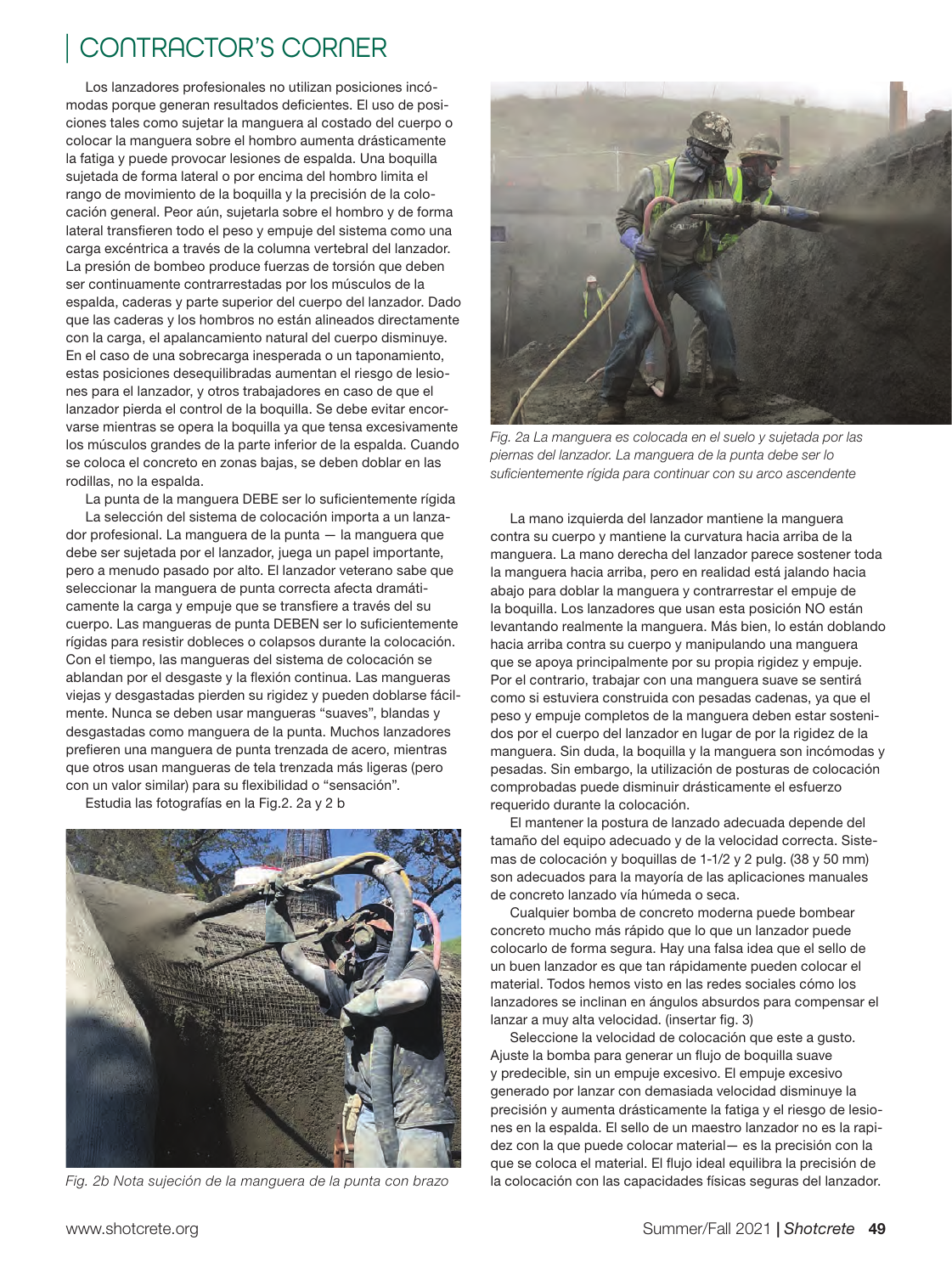

*Fig. 3 nozzlemen leaning at absurd angles*

or unexpected bursts of air will affect a nozzleman's balance and reduce placement precision. Uneven material flow can be caused by worn wear components, poor shift calibration, stiff mixtures, or from running the pump hopper low. Dry-mix guns and wet-mix pump hoppers must be kept full. Since allowing a pump to run low on material traps and compresses air, unpredictable bursts can unbalance, or even injure a nozzleman. If material flow is irregular, the nozzleman should stop and investigate the cause before continuing.



#### NOZZLEMAN CHECKLIST

- Posture, movement, and mobility strongly affect overall placement precision.
- Choose your equipment carefully. Tip hoses MUST be sufficiently rigid to resist kinking or collapsing during placement. Worn, soft, "doughy" hoses should never be used as the tip hose.
- Select a pace that feels right. Shooting too quickly diminishes accuracy and increases the risk of injury.
- Study shooting positions used by experienced nozzlemen. Practice placement postures that diminish fatigue and provide mobility and range of movement.

If scaffolding is required, it must be stable and sufficiently wide to safely work without compromising balance. Since the nozzle can produce significant and sometimes unpredictable thrust, adequate handrails are necessary when shooting from scaffolding.

It is essential that the nozzleman can signal to quickly stop the pump or gun. A nozzleman should never operate equipment that cannot be immediately stopped in the event of a blockage. A pump's nearly instantaneous buildup of pressure, if blocked, creates a serious safety risk to nozzlemen and other workers. Blockages and their related risks are a common occurrence and should be expected at any time. The best method to protect workers from blockage-related risks is to immediately recognize the signs of a blockage and stop the buildup of pressure before a potential accident.

Professionals from every craft must master specific movements or positions to diminish the risk of injury and to provide optimum efficiency. Athletes continually practice movements and refine techniques to boost leverage, reach, speed, or performance. Like athletes, mastery of the nozzle requires study, practice, and sufficient time to learn and implement safe, efficient placement postures. A highly skilled nozzleman is obvious to anyone who sees them work. The nozzle appears weightless in their hands. They have mastered efficient placement postures, and use the correct equipment to diminish the load their backs must carry.



*ACI Certified Nozzleman Oscar Duckworth is an ASA and American Concrete Institute (ACI) member with over 25,000 hours of nozzle time. He has worked as a nozzleman on over 2500 projects. Duckworth is currently an ACI Examiner for the wetand dry-mix processes. He was a former member of ASA's Board and is Chair of* 

*ASA's Education & Safety Committee. He continues to work as a shotcrete consultant and certified nozzleman.*